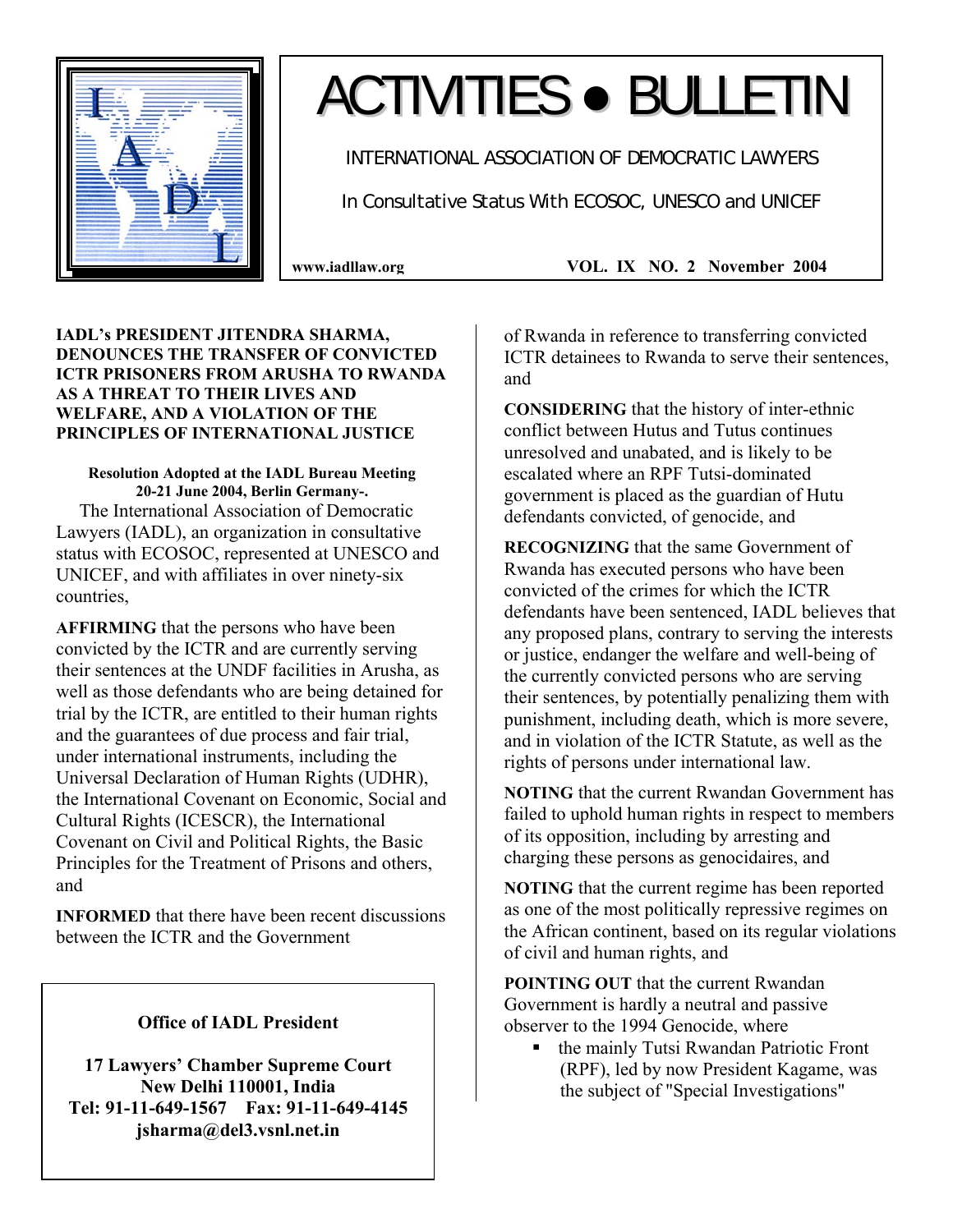initiated by former ICTR Prosecutor Ms. Carla Del Ponte, who was committed to investigating and prosecuting perpetrators of human rights violations on both sides, consistent with the intent of the original Security Council Resolution 955 (1994) establishing the ICTR, and whose contract was not renewed in September 2003, in response to pressure from the Kagame government, and

 the current President of Rwanda Paul Kagame, was implicated in the attack on former President Habyarimana's plane, killing him and the President of Burundi, in the report of investigating Magistrate, Jean – Louis Bruguiere, and

**ACCEPTING** that the convicted ICTR defendants would be the most credible and strongest witnesses against the current Rwandan government and its members, if they were prosecuted, and

**COGNIZANT** that, throughout the existence of the ICTR, the Government of Rwanda has aggressively obstructed the functioning of the ICTR, and undermined the principles of due process and fair trials, in particular by dissuading persons from assisting the defense, and trying to make access to potential defense witnesses and documentary evidence in Rwanda an insurmountable hurdle, and

**CONCLUDING** that the fear of the ICTR convicted prisoners of being killed or suffering violations of their human rights is both reasonable and founded, and likely to be realized if the UN authorizes the transfer of convicted prisoners to Rwanda, to be held in the custody of the Government of Rwanda, and especially those who are alleged to have perpetrated the very crimes for which the ICTR prisoners have been convicted,

 **IADL CALLS ON THE INTERNATIONAL COMMUNITY - ON JURISTS, ON NON-GOVERNMENTAL GROUPS AND OTHERS IN CIVIL SOCIETY - TO PUBLICLY DENOUNCE THE PROPOSAL FOR ICTR CONVICTED DEFENDANTS TO SERVE THEIR SENTENCES IN RWANDA, AS A VIOLATION OF STANDARDS OF INTERNATIONAL JUSTICE AND HUMAN RIGHTS.** 

Jitendra Sharma President International Association of Democratic Lawyers Issued at New Delhi on 1 July 2004

### **LENNOX S. HINDS, IADL VICE PRESIDENT SENT CORRESPONDENCE TO HAMULI RETY, PRESIDENT, ADAD IN REFERFENCE TO A PROPOSAL TO TRANSFER UNDF DETAINEES TO RWANDA**

The attached resolution on the grave situation of detainees at UNDF in reference to proposals for transfer to Rwanda was presented to the Bureau meeting of the International Association of Democratic Lawyers (IADL), by Vice-President Lennox S. Hinds. The meeting was held in Berlin, on 20-21 June 2004. IADL was founded in 1946, with affiliates and members in more than ninety-six countries.

 In addition, IADL is proposing to spearhead an international campaign to encourage bar associations, and other organizations of jurists, to send similar letters and resolutions to Secretary-General Kofi Annan; Judge Mose, President, ICTR; Mr. Adama Dieng, Registrar, ICTR and others. We await any recommendations from ADAD.

 We would appreciate it if you would please circulate this Statement to all defense lawyers and detainees, as well as to Member States of the U.N.

 Please feel free to use this Statement, as you deem necessary.

#### **ENDING THE ILLEGAL U.S. - LED OCCUPATION IS THE ONLY WAY TO PROMOTE AND ENSURE THE SOVEREIGNTY AND SELF DETERMINATION OF IRAQ**

 The Bureau of the international Association of Democratic Lawyers (IADL), an organization in consultative status with ECOSOC, represented at UNESCO and UNICEF and with affiliates in over-r ninety-six countries, meeting at Berlin on June 20- 21, 2004 considered the situation.

**REMEMBERING** that the continued occupation of Iraq, whether under the leadership of a US-led Coalition or a US-led Multinational Force (MNF), is the result of illegal acts of aggression by President Bush, Prime Ministers Blair and others in flagrant violation of the U-N. Charter, the Nuremberg Charter, and other international norms and conventions, and

**NOTING** that the specious "rationales" for invasion of Iraq - including the "link" between Saddam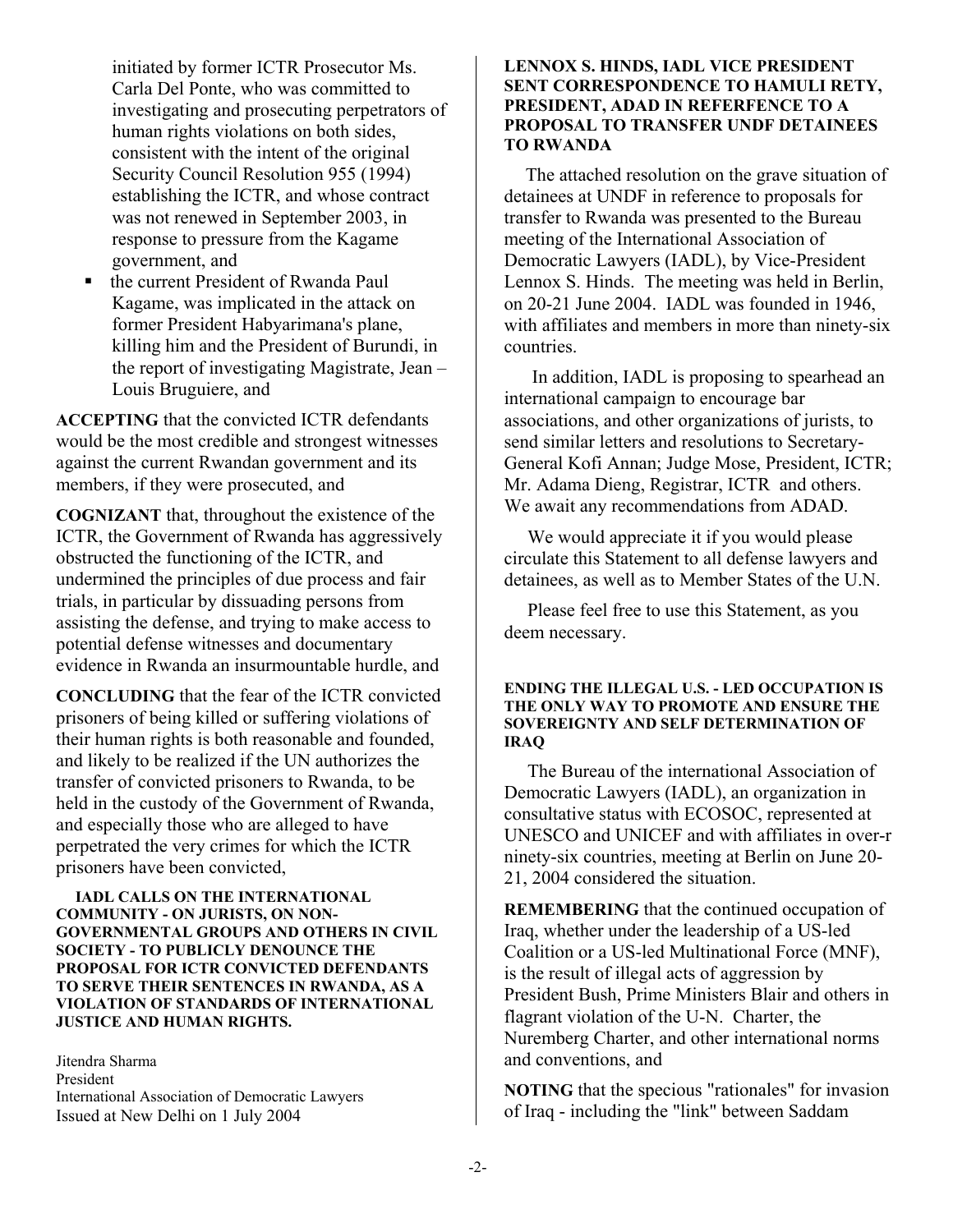Hussein and al Qaeda, and the existence of weapons of mass destruction - have been loudly rejected by world opinion, including by the US bi-partisan 9-11 Congressional Commission (US) which has concluded that there was no link between Saddam Hussein and al Qaeda, and by former U.S. weapons inspectors, as lies and self-serving myths, and

**RECOGNIZING** that U.N, Security Council Resolution 1946 (2004), endorses the formation of an Interim Government, headed by Prime Minister Iyad Alawi, a member of the Iraqi Governing Council, with close ties to the CIA and M-16, who was responsible for channeling the false information that Iraq could deploy weapons of mass destruction within 45 minutes, and

Welcomes the end to the occupation by 30 June 2004, despite the fact that 138,000 US troops will remain on Iraqi soil indefinitely, coupled with U.S. plans to establish permanent military bases there, as well as largest CIA station in the world (in Baghdad), and

**NOTING** that the Resolution

- is silent on, the decision-making process and implementation details for the "arrangements...to reach agreement (between the Government of Iraq and the multinational force) on the full range of fundamental security and policy issues, including policy on sensitive offensive operations…" (Resolution 1546, para 11), and
- the commitment of the "MNF... to act consistently with obligations under the law of armed conflict, including the Geneva Conventions" (Annexed Letter, 5 June 2004 from US Secretary State Colin L. Powell) is highly suspect, given the classified internal Department of Defense March 2003 report on interrogation methods, with its legal conclusions to support the violation and circumvention of the U.S.'s duties under the Convention Against Torture and Other Cruel and Inhuman Degrading treatment; the racist, illegal treatment of prisoners at Abu Ghraib, Guantanamo Bay, in Afghanistan and elsewhere; and the annual efforts of the US to push through Security Resolution

1487, to exempt peacekeepers from non-State parties from ICC jurisdiction.

# **IADL FIRMLY OPPOSES ANY RESOLUTION WHICH 'INTERNALIZES' THE ILLEGAL OCCUPATION OF IRAQ, AND URGES THE INTERNATIONAL COMMUNITY TO:**

**Reject** the U.S. led Multinational Force as the major threat to the peace and security of Iraq, the region and the world.

**Urge** the Security Council to pass a resolution calling for the immediate withdrawal of all foreign troops from Iraq.

**Force** the U.S. as an Occupying Power to fulfill its duties and obligations, under the Hague and Geneva Conventions, to prosecute those persons who have committed grave breaches and to provide compensation to Iraqi citizens who have suffered, and

**Prosecute** Bush, Blair, Aznar and other governmental and military leaders who are responsible for committing war crimes, crimes against humanity and crimes in violation of international humanitarian law.

**Recognize** the inalienable right of the people to self-determination and to resist occupation by all means available under international law.

# **THE INTERNATIONAL ASSOCIATION OF DEMOCRATIC LAWYERS WILL CONVENE THEIR 16TH CONGRESS IN PARIS JUNE 7-11 2005**

 The conference theme will be "LAW AND LAWYERS IN THE SERVICE OF THE PEOPLE – FOR PEACE, JUSTICE AND DEVELOPMENT", there will be five full day commissions held at the Bourse du Travail. The sub themes for the commissions are:

- i) Legal Profession and independence of judiciary
- ii) Globalization, human rights and social, economic and political rights of the people.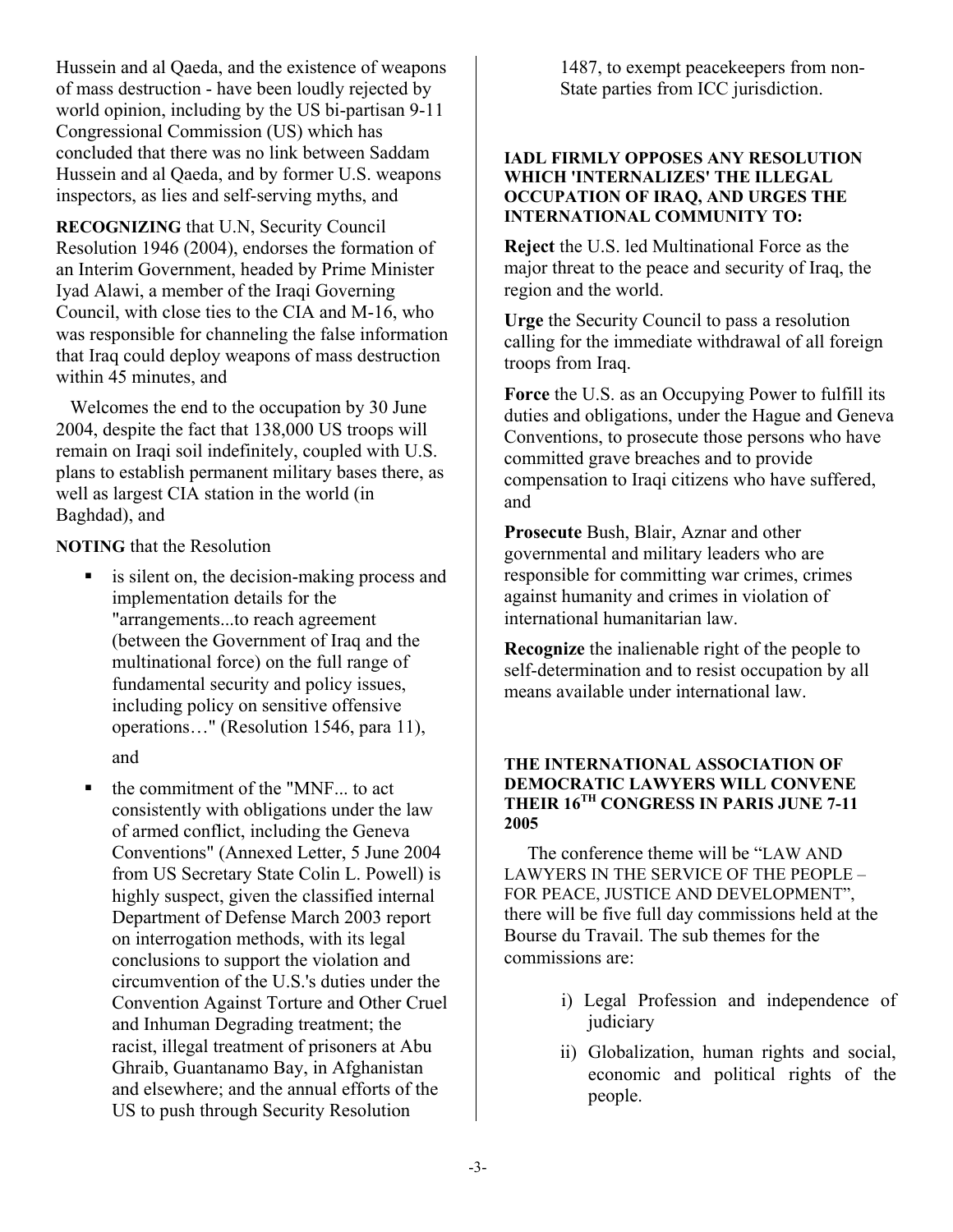- iii) UN charter, international relations and international institutions.
- iv) Terrorism, human rights and right of resistance.
- v) Right to information, transparency, protection of journalists.

Additional information can be obtained by contacting Droit-Solidarité **Tel : 33-6.30.28.68.78 Fax : 33.1.48.04.05.16 E-mail : droitsolidarite@hotmail.com**

## **IADL BUREAU MEETS IN NEW DELHI, INDIA**

 The Bureau of The International Association of Democratic Lawyers will meet on November 18-19 2004 at the India International Centre, New Delhi, India. Jitendra Sharma, President of IADL indicated that he expected participation from lawyers from all regions of the globe with a particularly large representation from Asia.

# **ACTIVITIES REPORT OF THE NATIONAL AFFILIATES OF THE INTERNATIONAL ASSOCIATION OF DEMOCRATIC LAWYERS**

# **THE INDIAN ASSOCIATION OF LAWYERS IN CONJUNCTION WITH THE INTERNATIONAL ASSOCIATION OF DEMOCRATIC LAWYERS (IADL) ORGANIZES AN INTERNATIONAL CONFERENCE ON TERRORISM**

 The theme of the conference will be "New Dimensions of Terrorism" the conference will be held at the Parliament House Annex, New Delhi (India) November 20-21, 2004.

 The Conference will discuss various facets of terrorism that have emerged in recent times and will focus, amongst others, on the following questions:

- (a) What is terrorism today? Definition?
- (b) Terrorism and Human Rights,
- (c) Terrorism as a global menace, i) Role of Big Powers

ii) State Terrorism

- iii) Causes of terrorism: misgoverning, religious fundamentalism, economic despair, etc.
- (d) Liberation struggles, peoples right to resist
- and terrorism
	- (e) Terrorism and impact of globalization,
	- (f) International law and role of United Nations in combating terrorism.

With warm regards, Jitendra Sharma

#### **JAPAN LAWYERS INTERNATIONAL SOLIDARITY ASSOCIATION (JALISA) REPORT ON THEIR ACTIVITIES Osamu Niikura reports:**

#### **(1) INITIATIVES FOR ASIAN FELLOWSHIP, SOLIDARITY AND FOR BUILDING PEACE IN ASIA**

 On September 6, 2004 Secretary-General Niikura and attorneys Shin'ichi Yamamoto and Jun Sasamoto went to Seoul, Republic of Korea, where they and the Korean Preparatory Committee officially decided that the plenary session of the Fourth Conference of Lawyers of Asia and the Pacific (COLAP 4) will be held September 2-4, 2005 in Seoul.

 There was a proposal that the COLAP 4 preparatory meeting be held in Seoul in January 2005. As soon as the Korean schedule is decided, invitations for the preparatory meeting will be sent by email or postal mail from Korea to lawyers, NGOs, and IADL members throughout the Asia-Pacific region. The Japanese have proposed the following four themes for the COLAP 4 plenary session:

- **•** Democratic alternatives for the East Asia Community concept
- The future of the Korean Peninsula and of Asia
- How the US strategy and the US military reorganization will affect Asia's future
- Human rights, peace, environment, and development

 JALISA symposia are planned to help COLAP succeed. First: "Raising Questions about the East Asian Community," December 1, 2004 in Tokyo,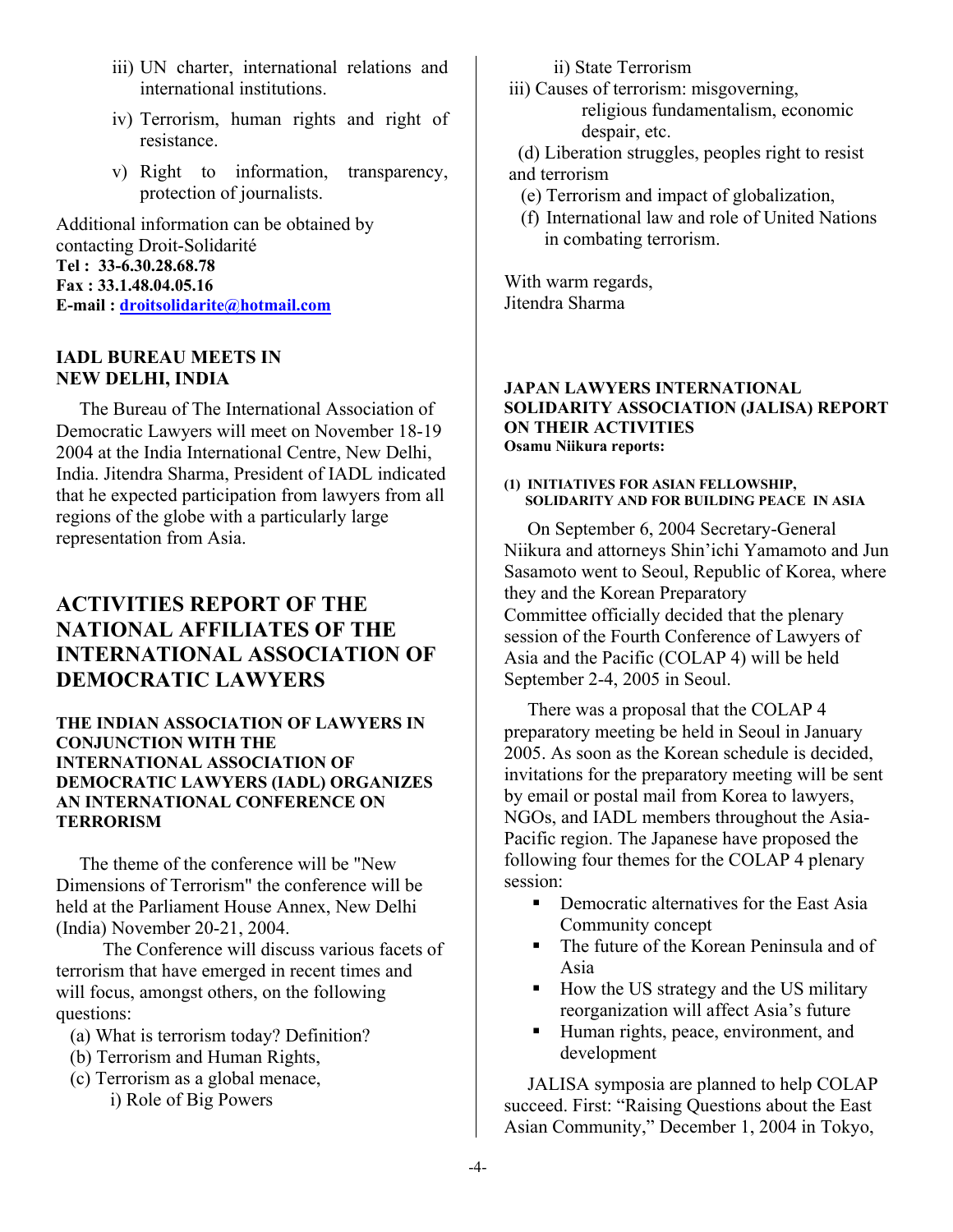Second: "Asia after the US Presidential Election," December 11, 2004, held in Tokyo as the JALISA 27th General Assembly Special Symposium

# **(2) EFFORTS TOWARD ACHIEVING PEACE**

 Participated in simultaneous world actions for peace in opposition to the war against Iraq and its occupation, which were held on March 20, 2004, a year since the start of the Iraq war.

 On April 24, 2000 JALISA and four other lawyers' organizations co-hosted a debate called "What Should Lawyers Do Now? — Bringing Peace Back to Iraq and Stopping Injurious Changes to Article 9."

 On August 10, 2004 JALISA members participated in an informal discussion with Christopher Weeramantry, chairman of the International Association of Lawyers Against Nuclear Arms and former vice-president of the International Court of Justice.

 At a JALISA summer gathering, members adopted the "Statement on the Crash of a US Military Helicopter," dated August 23, 2004. This statement on the crash of a US Marines helicopter on the grounds of Okinawa International University on August 13, 2004 protested the use of the Status of Forces Agreement (SOFA) as grounds to refuse Japanese cooperation in the investigation, and criticized the SOFA because it forces Japan to accept subordinate treatment.

 On October 25, 2004 JALISA adopted a statement titled "A Second Demand for Halting the Deployment of Self-Defense Forces to Iraq, and for the Quick Withdrawal of US, British, and Other Coalition Forces". In addition to voicing opposition to extending the December 14 time limit for the Self-Defense Forces deployment in Iraq, it called for an early withdrawal by the US/British coalition forces, the restoration of public order by the Iraqi government under UN guidance, and the international community's assistance in rebuilding Iraq. (Text of Second Demand Statement can be found below)

#### **(3) PREPARATIONS FOR THE JUNE 2005 IADL CONGRESS (PARIS)**

On August 14, 2004 Secretary-General Niikura talked with Roland Weyl (of the French organization "Law and Solidarity"), and conferred in detail on the IADL Congress in Paris. At the

meeting Mr. Weyl proposed holding an "Evening of Solidarity 60 Years after Hiroshima and Nagasaki". JALISA has proposed two themes for the 16th Congress titled "Globalization and Nationalism" and "United Nations Reform."

# **(4) INTERNATIONAL HUMAN RIGHTS ACTIVITIES**

 IADL, Secretary-General Niikura, Yorio Shiokawa and Hisae Saito participated in a subcommission meeting of the UN Commission on Human Rights in Geneva held from July 26 to August 13, 2004.

## **(5) VISIT TO VIETNAM**

On November 19, thirty members of the JALISA Kansai Chapter with the cooperation of the Vietnam Lawyers Association will have an opportunity to talk with their counterparts about Vietnam's economic reforms, judicial reforms and labor conditions.

# **JALISA Issues "A Second Demand for Halting the Deployment of Self-Defense Forces to Iraq, and for the Quick Withdrawal of US, British, and Other Coalition Forces"**

#### **Statement by the Japan Lawyers International Solidarity Association October 25, 2004**

 In solidarity with all the peace-living citizens of the world, we censure the continuing crimes against peace committed by the US government and the other governments, which follow it in continuing the military occupation of Iraq even after the transfer of sovereignty to the provisional government. We also make the following demands:

- Withdraw Japan's Self-Defense Forces soon, and do not extend the current deployment period limit of December 14.
- An early withdrawal by the US-British coalition, the recovery of public order by the Iraqi government under UN guidance, and assistance by international society for rebuilding Iraq.

Yoshihiro Eto, President of JALISA Osamu Niikura, Secretary-General of JALISA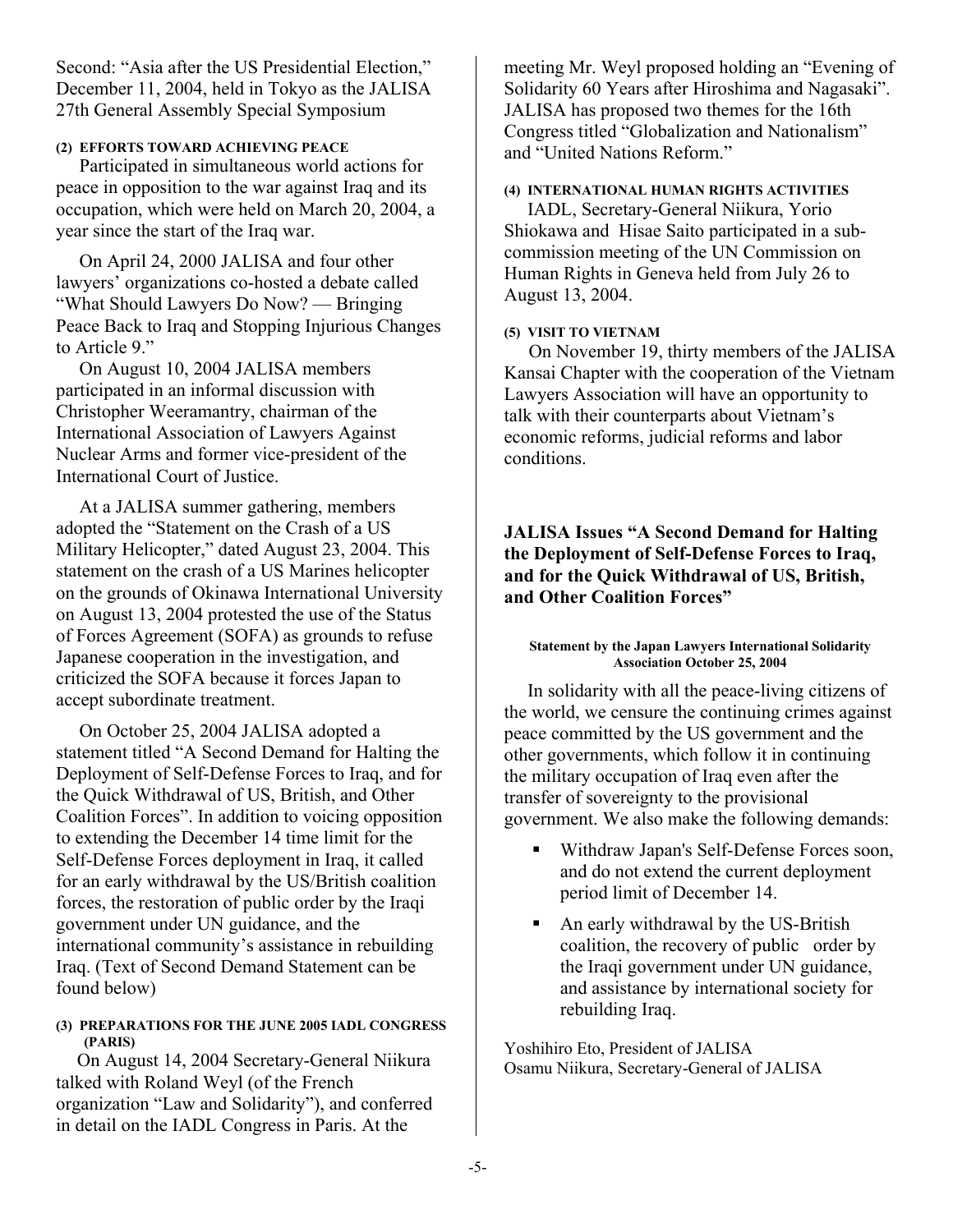# **The National Lawyers Guild (NLG) held its Annual Convention in Birmingham Alabama October 20-24, 2004 Jeanne Mirer reports:**

As 2004 is the 40<sup>th</sup> Anniversary of the 1964 "Freedom Summer" and other momentous occasions in the Civil Rights Movement in the United States, the NLG wanted to hold its convention in the South and to commemorate the struggles of the Civil Rights movement.

 The Convention's opening session of the convention was held in the  $16^{th}$  Street Baptist Church in Birmingham. This is the Church where 6 young girls were killed in 1963 when a bomb was planted in the basement of the church. The Church Choir sang Freedom songs and Congressman John Lewis addressed the gathering as the keynote speaker. Congressman Lewis, who represents citizens in Atlanta Georgia, was a leader in the Student Non Violent Coordinating Committee (SNCC) during the 1960's and lead many voter registration drives as well as protests. He told of the support that SNCC received from NLG Lawyers like Bill Kuntsler and Arthur Kinoy during the 1960's. He congratulated the Lawyers Guild for standing by oppressed people and continuing to struggle for Human Rights. Jaribu Hill, Executive Director of the Mississippi Workers' Center for Human Rights also addressed the group and led the group in songs of work and protest.

 The Theme of the Convention was "Law for the People" and major panels were held on such topics as "New Voices in the Civil Rights Struggle", "Globalization of the Fight for Workers' Rights", and "The People v the National Security State".

 A special program was presented on the "Women of the Civil Rights Movement" which included speeches by Judge Claudia Morcom who was the staff attorney in the NLG's Jackson Mississippi office which was set up to assist the Civil Rights movement have legal support. Judge Morcom has been a long time supporter of both AAJ and the IADL, and she was a leading member of the IADL delegation to the World Conference Against Racism in Durban in 2001. Judy Richardson who worked for SNCC and who worked on the documentary movie "Eyes on the Prize" was also a speaker.

 There was also a wide array of workshop topics which Lawyers Guild members are working on, including representing people who have been arrested in demonstrations, representing immigrants, victims of police misconduct, and rights of the disabled. There were also workshops on "Radical Lawyering in a Hostile Environment", Contemporary US Imperialism: Iraq, Haiti and Palestine."

 The International Committee met for a full day at the beginning of the Convention and discussed the major issues facing the members of the Committee including the NLG's work on Cuba, North Korea, Palestine and Iraq. The NLG's Military Law Task Force reported an increasing request for its services from members of the military who are finding themselves opposed to the War in Iraq.

 The International Committee also sponsors a reception on the Friday Nights of the Convention, at which all international guests are introduced and welcomed and the work of the Committee is highlighted. Lawyers from Japan, and the Japanese Lawyers Association for Freedom (JLAF) attended the reception. A refugee from Haiti spoke about the US's actions which have caused terrible suffering in Haiti. Mr. William Sloan from the Canada and the Treasurer of the AAJ gave greetings from the AAJ and invited everyone to attend the next World Social Forum in Puerto Alegre Brazil where the AAJ will be having its executive board meet. Jeanne Mirer conveyed greetings from President Sharma and the leadership of the IADL and spoke of the Congress. She also passed out copies of the report of the International Commission for Labor Rights (ICLR) delegation to Colombia which studied the problem of impunity for the killing of trade unionists in Colombia. A copy of the report can be found at www.laborcommission.org.

 The International Committee also agreed to promote attendance from the NLG at the IADL Congress in Paris in June and also sponsored a workshopon the case that has been filed on behalf of the Vietnamese victims of Agent Orange.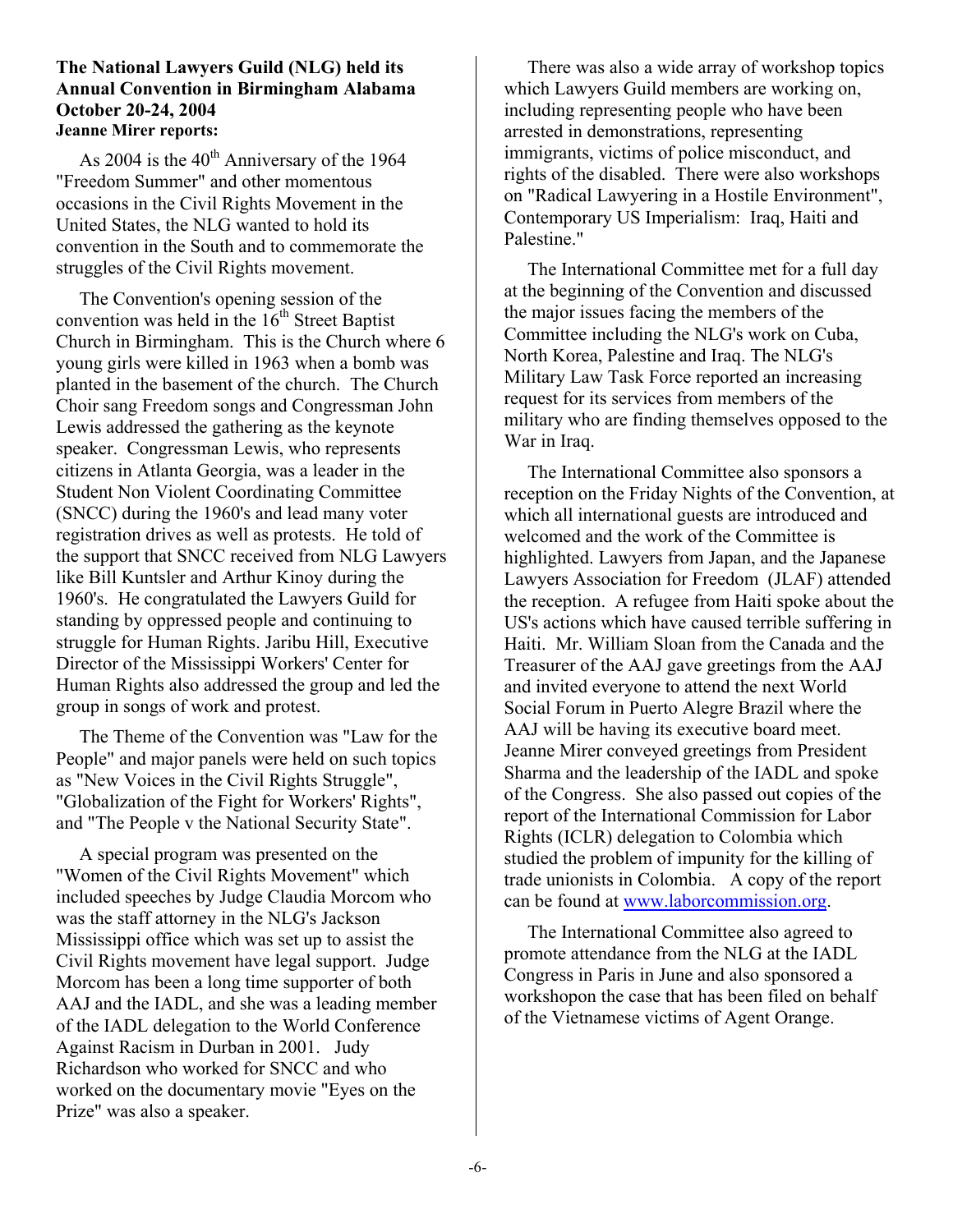#### **NEWS FROM DROITE SOLIDARITÉ Roland Weyl reports:**

 The French Association, Droit Solidarité has continued to lead the opposition among lawyers and peace loving people in France against the illegal war and occupation in Iraq. Droite Solidarité has co-sponsored and participated in solidarity activities in support of the Palestinian People.

 Droite Solidarité as part of its educational campaign to highlight the United Nations Charter, has widely distributed its booklet on the theme **"WAR, PEACE,**  THE UNITED NATIONS AND US". Furthermore it distributes its four page monthly newsletter to approximately 150 lawyers in France.

As the host committee for the  $16<sup>th</sup>$  Congress of the IADL, Droite Solidarité has been engaged in all of the preparatory work including, confirming venues for the various activities and programs, obtaining translation support services and other logistical support for the Congress.

 On October 21, Droite Solidarité organized a public meeting at the Paris Bar on the legal reasons to reject the Draft European Constitution.

 On December 4-5, Droite Solidarité will organize a public hearing consisting of a Commission of Lawyers to discuss the **"Crime of Aggression And War Crimes in Iraq".** 

# **ACTIVITIES AT THE UNITED NATIONS**

# **THE UNITED NATIONS - VIENNA Evelyn Duermayer reports:**

 The NGO Alliance on Crime Prevention and Criminal Justice will meet November  $22<sup>nd</sup>$  to further promote its work in respect of the UN-Congress.

 The NGO Committee on the Status of Women had its first session on September  $30<sup>th</sup>$ and concentrated on two statements for the ECE meeting in Geneva.

 The first statement concerns an appeal to the ECE States to fully implement equal remuneration including benefits and social security, equal treatment in respect of work of equal value, promote sustainable development, the need to empower women through education and vocational training and the access to micro credits.

 The second statement recalled the Platform for Action of the Fourth World Conference on Women, Beijing 1995, and emphasized Security Council Resolution 1325(2000) that all parties in an armed conflict to take special measures to protect women and girls from gender based violence, particularly rape and other forms of sexual abuse and all other forms of violence.

## **IADL/UN - GENEVA ACTIVITIES Raymond Merat reports:**

 The IADL and its representatives actively participate in the meetings of the Human Rights Commission in Geneva, which take place at least twice a year.

 The Sub Commission on the Promotion and Protection of Human Rights held its 56th session from July 26th to August 13th. The Chairman was Soli Serabjee Esq. from India. In a Speech to the Commission President Jitendra Sharma articulated "There was not and could not be any differences about our aims and goals which were to make the Sub Commission an effective and powerful tool for the redress of the ills and grievances of the powerless, the defenseless and the voiceless." The words of our President were not spoken in vain, many of the delegates and speakers at the Sub Commission reacted against the limitations that some were trying to put on our activity and our freedom of speech.

 The IADL sponsored several speakers from Japan, one of the speakers from The Molucca Islands dealt with problems relating to their own countries.

 We held meetings with other NGO's and a meeting with Mrs. Louise Arbour the new Human Rights Commissioner named by Kofi Annan to replace Sergio Vieirade Melho.

 Many subjects were discussed by the Sub Commission, however, the only subject on which

there was a vote, concerned imposition of the death penalty on civilians by military tribunals.

 The Sub Commission also appointed a Special Representative for issues concerning minorities. Another subject on our agenda that we dealt with was the absolute prohibition of torture and other cruel or degrading treatment.

 The Sub Commission also examined the violation of human rights through the use of small arms and light weapons.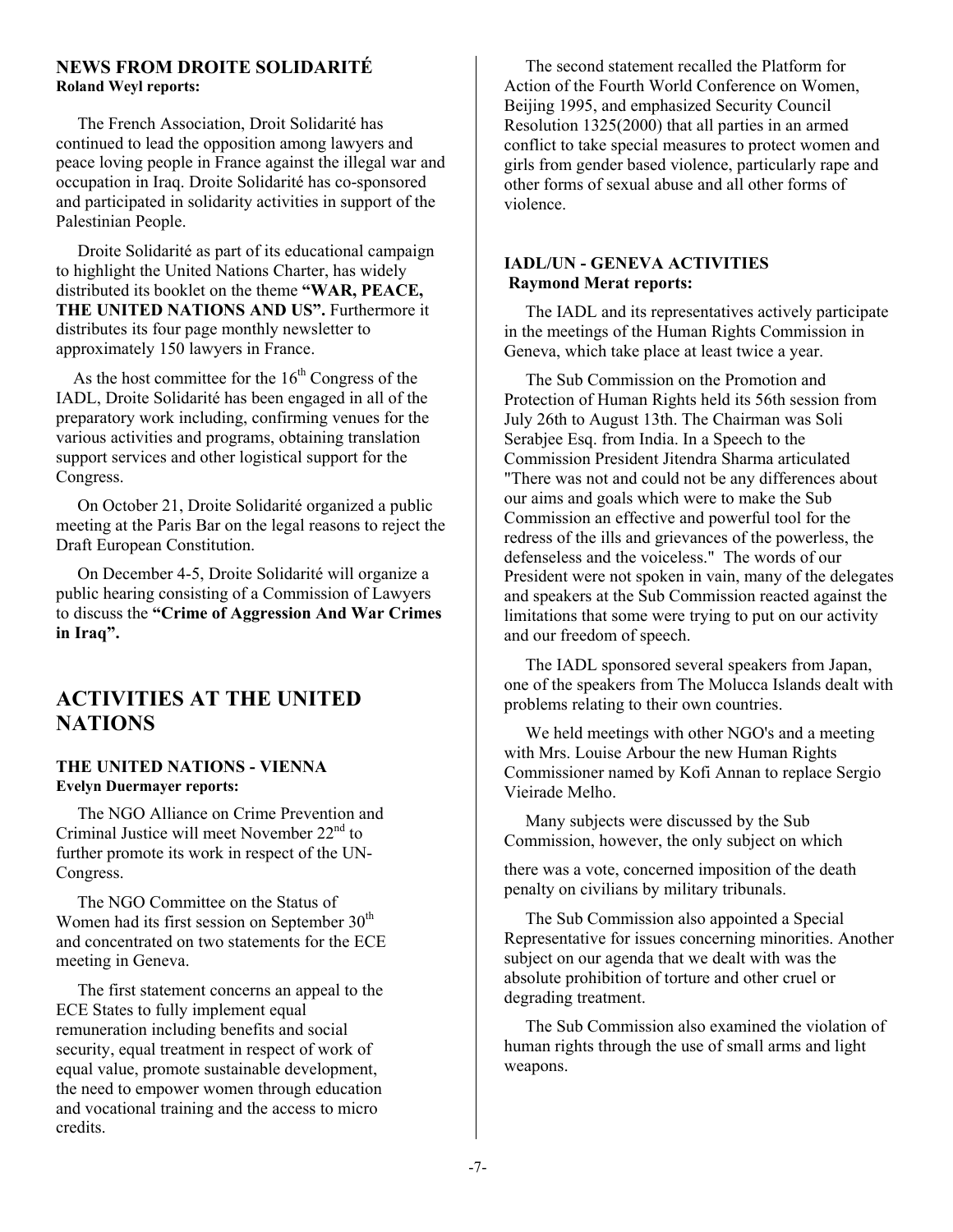# **UNITED NATIONS CALENDAR OF EVENTS**

# **November – December 2004**

**Date(s)** Event Location

| November $15-26$       | Committee against Torture, thirty-third session                             | Geneva        |
|------------------------|-----------------------------------------------------------------------------|---------------|
| November $17-26$       | Commission on Human Rights, Working Group on Arbitrary Detention            | Geneva        |
| November $23 - 27$     | FAO, Council                                                                | Rome          |
| November 29 -          | Commission on Narcotic Drugs,, meeting of heads of national drug law        | Bangkok       |
| December 3             | enforcement agencies, Asia and the Pacific region                           |               |
| November 29-           | Committee on Economic, Social and Cultural Rights, pre-sessional            | Geneva        |
| December 3             | working group                                                               |               |
| November 29            | Committee on the Exercise of the Inalienable Rights of the Palestinian      | New York      |
|                        | People, Special Meeting in Observance of the International Day of           |               |
|                        | Solidarity with the Palestinian People                                      |               |
| November $29 -$        | Conference of the States Parties to the Convention on the Prohibition of    | The Hague     |
| December 3             | Chemical Weapons, ninth session                                             |               |
| November 29-           | First Review Conference of the States Parties to the Convention on the      | Nairobi       |
| December               | Prohibition of the Use, Stockpiling, Production and Transfer of Anti-       |               |
|                        | personnel Mines and on Their Destruction                                    |               |
| November 29-           | Subcommittee of Experts on the Transport of Dangerous Goods                 | Geneva        |
| December 7             |                                                                             |               |
| November 29-           | Working Group on a draft declaration on the rights of indigenous people     | Geneva        |
| December 3             |                                                                             |               |
| November 29 -          | UNCITRAL, Working Group on Transport Law, fourteenth session                | Vienna        |
| December 10            |                                                                             |               |
| December 6 - 10        | Annual meeting of the States Parties to the Convention on the Prohibition   | Geneva        |
|                        | of the Development, Production and Stockpiling of Bacteriological           |               |
|                        | (Biological) and Toxin Weapons and on Their Destruction                     |               |
| December $7 - 14$      | Panel of External Auditors of the United Nations, the Specialized           | Paris (UNESCO |
|                        | Agencies and the International Atomic Energy Agency                         | Headquarters) |
| December $14 - 17$     | Organization for the Prohibition of Chemical Weapons, Executive Council     | The Hague     |
| December               | Ad Hoc Committee of the General Assembly for the Announcement of            | Nairobi       |
|                        | Voluntary Contributions to the Programme of the United Nations High         |               |
|                        | Commissioner for Refugees (1meeting)                                        |               |
| Dates to be determined | High-level Open-ended Working Group on the Financial Situation of the       | New York      |
|                        | <b>United Nations</b>                                                       |               |
| Dates to be            | International Criminal Tribunal for the Prosecution of Persons Responsible  | Arusha        |
| determined             | for Genocide and Other Serious Violations of International Humanitarian     |               |
|                        | Law Committed in the Territory of Rwanda and Rwandan Citizens               |               |
|                        | Responsible for Genocide and Other Such Violations Committed in the         |               |
|                        | Territory of Neighboring States between 1 January and 31 December 1994      |               |
| Dates to be determined | International Tribunal for the Prosecution of Persons Responsible for       | The Hague     |
|                        | Serious Violations of International Humanitarian Law Committed in the       |               |
|                        | Territory of the Former Yugoslavia since 1991                               |               |
| Dates to be determined | Second meeting of the States parties to the International Convention on the | New York      |
|                        | Protection of the Rights of All Migrant Workers and Members of Their        |               |
|                        | Families                                                                    |               |
| Dates to be determined | Special Committee to Investigate Israeli Practices Affecting the Geneva     | Geneva        |
|                        | Human Rights of the Palestinian People and Other Arabs of the Occupied      |               |
|                        | Territories                                                                 |               |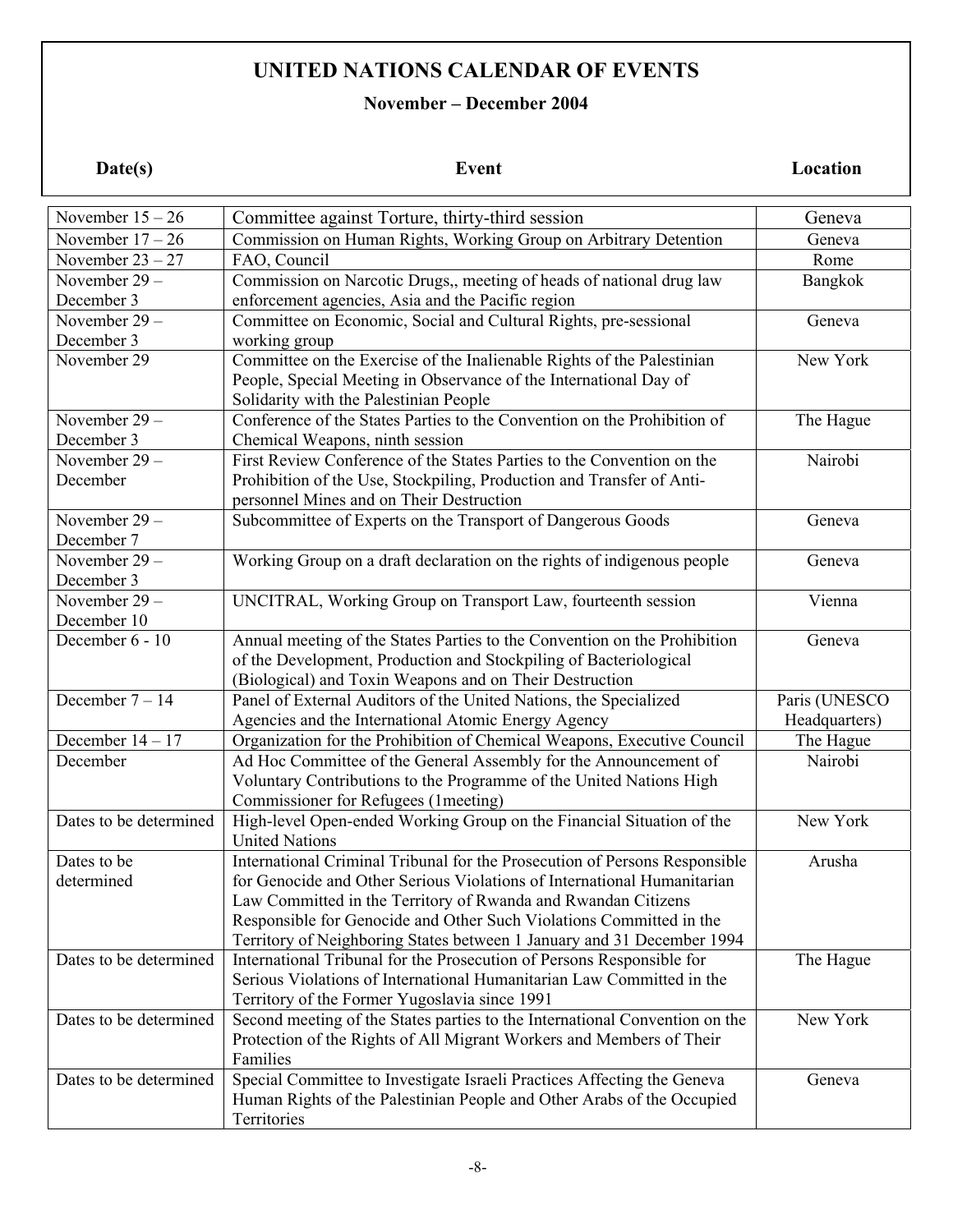# **UNITED NATIONS CALENDAR OF EVENTS**

# **January – May 2005**

| Date(s)                                       | <b>Event</b>                                                                                                                                                                                                                                                                                                                  | Location         |
|-----------------------------------------------|-------------------------------------------------------------------------------------------------------------------------------------------------------------------------------------------------------------------------------------------------------------------------------------------------------------------------------|------------------|
| January 31-<br>February 11                    | Open-ended Working Group on an International Instrument to Enable<br>States to Identify and Trace, in a Timely and Reliable Manner, Illicit Small<br>Arms and Light Weapons, second session [General Assembly resolution<br>58/241]                                                                                           | New York         |
| January/February<br>$(2 \nW eeks)$            | Commission on Human Rights, intergovernmental working group on<br>effective implementation of the Durban Declaration and Programme of<br>Action [Economic and Social Council decision 2003/246]                                                                                                                               | Geneva           |
| February 7-11                                 | Commission on Human Rights, Working Group on Situations [Economic<br>and Social Council resolution 1990/41]                                                                                                                                                                                                                   | Geneva           |
| February 28 -<br>March 11                     | Commission on the Status of Women, forty-ninth session [Economic and<br>Social Council decision 1999/257]                                                                                                                                                                                                                     | New York         |
| February (1 day)                              | Tenth meeting of the States Parties to the Convention on the Rights of the<br>Child [General Assembly resolution $44/25$ ] <sup>b</sup>                                                                                                                                                                                       | New York         |
| February (2 weeks)                            | Commission on Human Rights, working group of experts on people of<br>African Descent [Economic and Social Council decision 2003/246]                                                                                                                                                                                          | Geneva           |
| February/March                                | Special Committee on the Situation with regard to the Implementation of<br>the Declaration on the Granting of Independence to Colonial Countries and<br>Peoples [General Assembly resolution 1654 (XVI)]                                                                                                                      | New York         |
| March $7-25$                                  | Committee on the Elimination of Racial Discrimination, sixty-sixth<br>session [General Assembly resolution 2106 $(XX)$ ] <sup>b</sup>                                                                                                                                                                                         | Geneva           |
| March                                         | Group of governmental experts of the States parties to the Convention on<br>Prohibitions or Restrictions on the Use of Certain Conventional Weapons<br>Which May Be Deemed to Be Excessively Injurious or to Have<br>Indiscriminate Effects, tenth session [decision of the States parties,<br>December $2001$ <sup>b,c</sup> | Geneva           |
| March/April<br>$(3$ weeks)                    | Human Rights Committee, eighty-third session [General Assembly<br>resolution 2200 A $(XXI)^b$                                                                                                                                                                                                                                 | New York         |
| April $18 - 25$                               | Eleventh United Nations Congress on Crime Prevention and Criminal<br>Justice [General Assembly resolution $57/171$ ] <sup>b</sup>                                                                                                                                                                                             | Bangkok          |
| April $25 - June 3$ and<br>July 4 - August 12 | International Law Commission, fifty-seventh session [General Assembly<br>resolution $174 \text{ (II)}$                                                                                                                                                                                                                        | Geneva           |
| May $2-5$                                     | Committee against Torture, pre-sessional working group [General<br>Assembly resolution $56/44$ <sup>b</sup>                                                                                                                                                                                                                   | Geneva           |
| May $9-13$                                    | Commission on Human Rights, Sub-commission on the Promotion and<br>Protection of Human Rights, Working Group on Minorities [Economic and<br>Social Council decision 1998/246]                                                                                                                                                 | Geneva           |
| May $9-20$                                    | Committee against Torture, thirty-fourth session [General resolution 39/46<br>$A$ ] <sup>b</sup>                                                                                                                                                                                                                              | Geneva           |
| May $9-27$                                    | Committee on Non-Governmental Organizations [Economic and Social<br>Council resolutions 3 (II) and 1296 (XLIV) and decisions 1995/304 and<br>1997/297]                                                                                                                                                                        | New York         |
| May $30 -$ June 3                             | Committee on the Protection of the Rights of All Migrant Workers and<br>Members of Their Families [General Assembly resolution 45/158] <sup>b</sup>                                                                                                                                                                           | Geneva           |
| May (3 days)                                  | Regional seminar to review the situation in Non-self-Governing Territories<br>under the Second Decade on the Eradication of Colonialism [General<br>Assembly resolution 55/147]                                                                                                                                               | To be determined |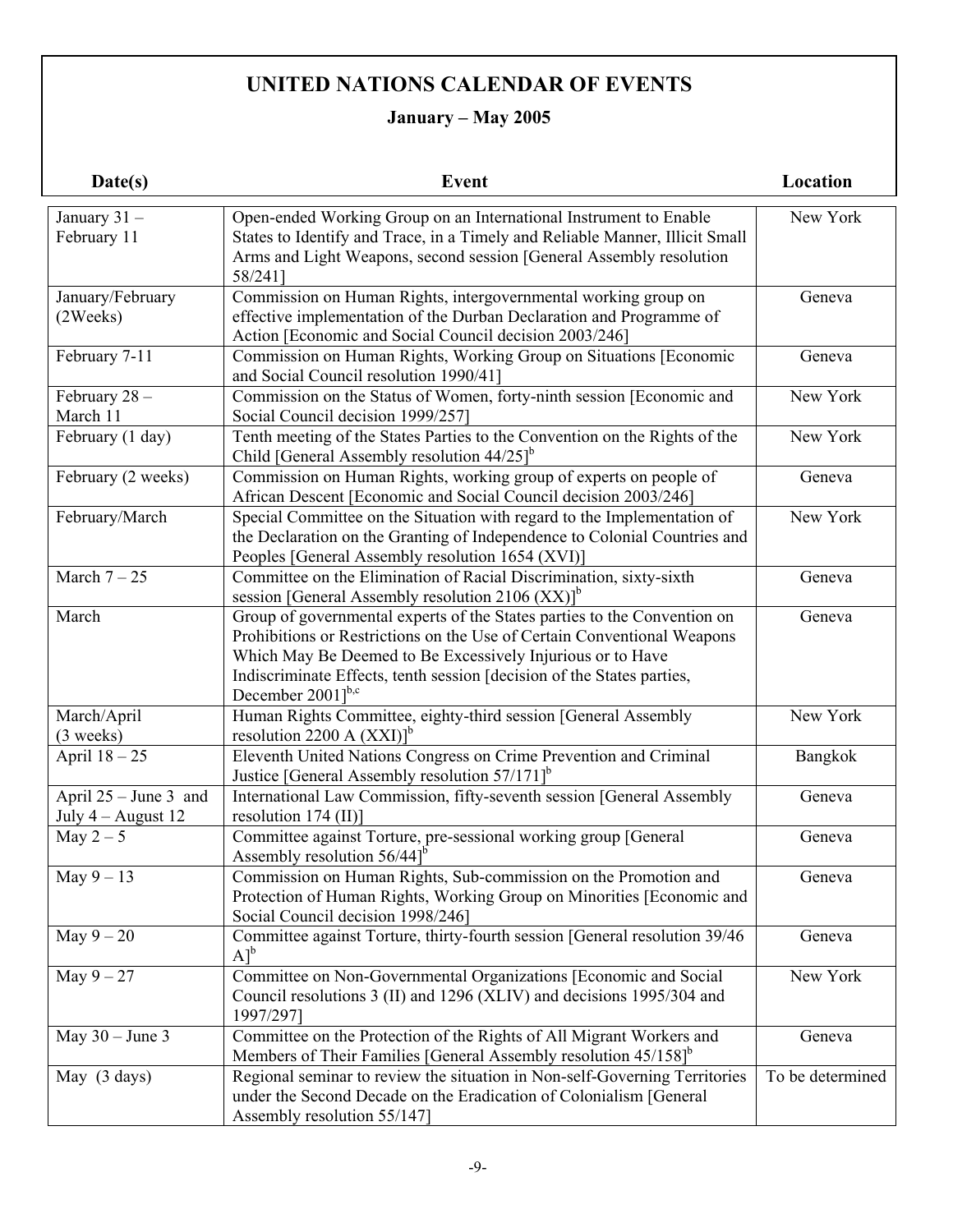# **International Association of Democratic Lawyers Officers and Representatives (Elected at the XVth Congress, October 2000)**

# **PRESIDENTS EMERITI**

# **President Nelson R. Mandela, South Africa**

**Amar Bentoumi, Algeria** 

**Joē Nordmann, France**

# **PRESIDENT**

Jitendra Sharma, India T: 9111.649.1567 F: 9111.649.4145 jsharma@del3.vsnl.net.in

# **SECRETARY GENERAL**

**Beinusz Szmukler, Argentina** T/F: 54.114362 szmukler@ciudad.com.ar

# **VICE PRESIDENTS**

**Farouk Abu Eissa, Sudan**  T: 202.795.7132 (Cairo) F: 202.794.7719 alu@intouch.com

**Prof. Lennox S. Hinds, USA**  T: 212.864.4445 F: 212.222.2680 Lhindsshw@aol.com

## **Roland Weyl, France**

T: 331.42.78.04.50 F: 331.42.78.03.57 Mrwjur@club-internet.fr

**TREASURER Jeanne Mirer, USA**  T: 313.861.4259 F: 313.861.5133 **mirerfam@earthlink.net**

# **DEPUTY SECRETARIES GENERAL**

**Dr. G.I. Chuzbaian, Romania** T: 4021.212.5609 F: 4021.210.3160 chiuzbaianujr@rol.ro

## **Prof. Osamu Niikura, Japan**

T: 81.33225.1020 F: 81.33225.1025 oniikura@als.aoyama.ac.jp

# **Amrani Zoubida, Algeria**  T: 021.734.662 F: 021.7376

**DEPUTY TREASURERS lossif Geron, Bulgaria** adv\_geron@ibn.bg

**Rebekah Wilson, United Kingdom**  T: 207.611.2461 rebekahmaxinew@hotmail.com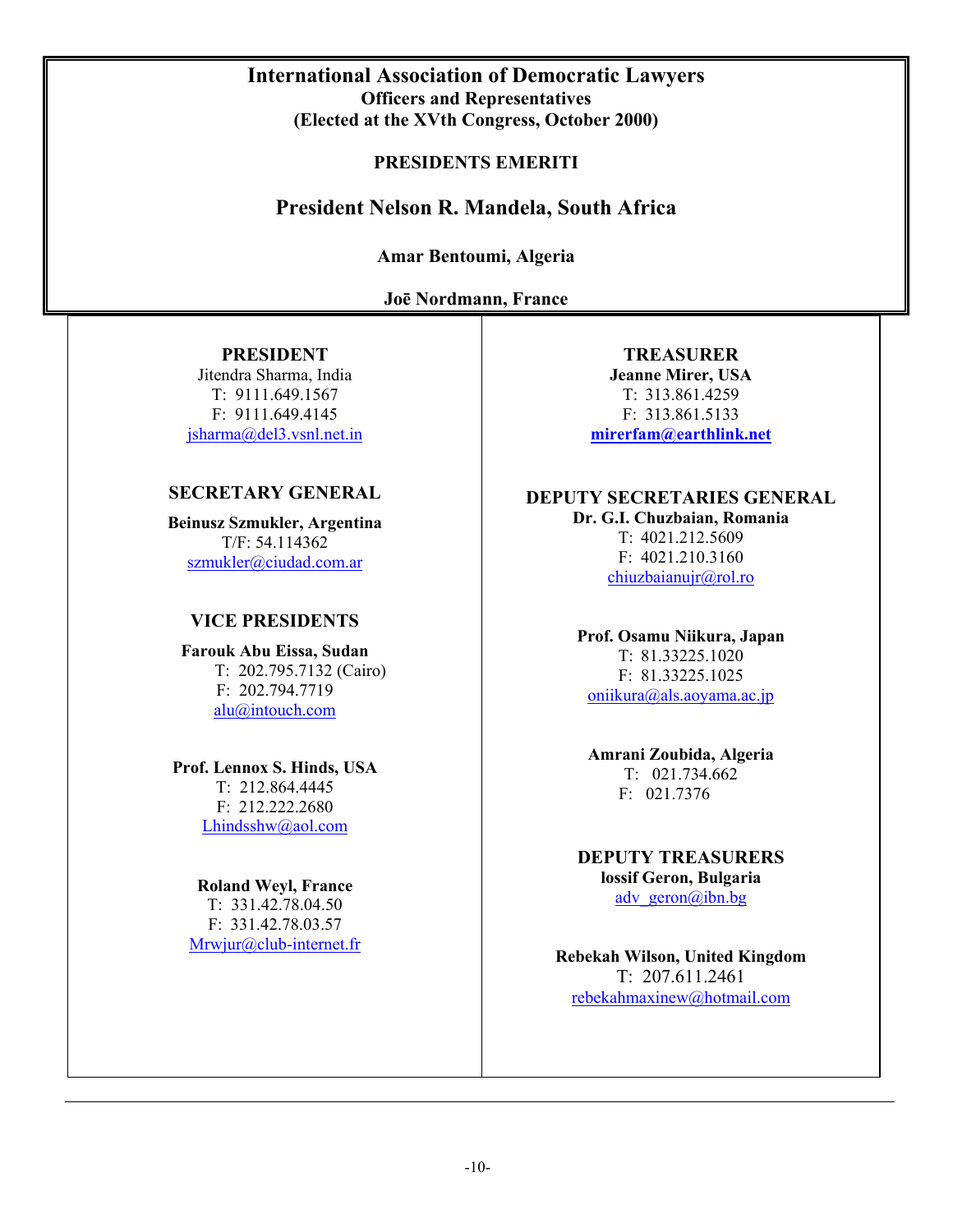# **BUREAU MEMBERS**

**Prof. Lứu Van Dat, Vietnam**  T/F: 84.4.822.92.22 vla@fpt.vn

#### **Akhtar Hussain, Pakistan**

T: 92.021.5672522 F: 92.021.5678620 akhtarlaw@cyber.net.pk

#### **Fabio Marcelli, Italy**  marcelli@ici.rm.cnr.it

# **Oswaldo Sanchez Martin, Cuba**

T: 537.329680 F: 537.333382 jdn@ceniai.inf.cu

# **Silas Nkanunu, South Africa**

T: 041.487.0134/5 F: 041.487.0066 aletha@nadel.co.za

# **Joan Roig i Plans, Catalonia, Spain**

T: 34.932.155311 F: 34.934.873379 jroigpla@aranzadi.es

## **Jamal Sourani, Palestine**  sourani@link.com.eg

# **PERMANENT INVIT́EES Vicki Erenstein Ya Toivo, Namibia**  veyt@moj.gov.na

# **Marie Louise Mbida Kanse Tah,**

**Cameroon**  T: 237.42.9064 F: 237.42.2230 mbkanse@yahoo.fr

**Secretary General Korean Democratic LawyersAssociation Pyongyang, D.P.R. of Korea** F: 850.2.3814644

# **UNITED NATIONS HEADQUARTERS, NY PERMANENT REPRESENTATIVE Prof. Lennox S. Hinds, USA**

T: 212.864.4445 F: 212.222.2680 lhindsshw@aol.com

# **ALTERNATE REPRESENTATIVES**

**Gloria Bletter**  T: 212.645.7660 F: 212.647.8291 gb@gbletter.com

**Beth Lyons, USA**  T/F: 201.295.3103 bethlyons@aol.com

## **Leora Mosston, USA**  T: 973.648.2690 F: 973.648.4848  $L$ mosston $@$ rpa.state.nj.us

**PUBLISHING ASSISTANT Ruth Harris**  T: 732.382.1128 F: 732.382.3319 rharris748@aol.com

**Interns - Rutgers University IADL Internship Program**

# **IADL REPS. AT OTHER UN AGENCIES Renee Bridel, Switzerland UN Geneva**  T: 41.21.281.778 F: 41.21.788.02.77 (indirect)

Juliette Chinaud **UNICEF**  jchinshw@aol.com

**Ahmed Derradji, France UNESCO** T/F: 331.30.74.17.18 ahmderradji@club-internet.fr

**Evelyn Duermayer, Austria UN Vienna** T: 43.222.94.22.994 evelyn.duermayer@chello.at